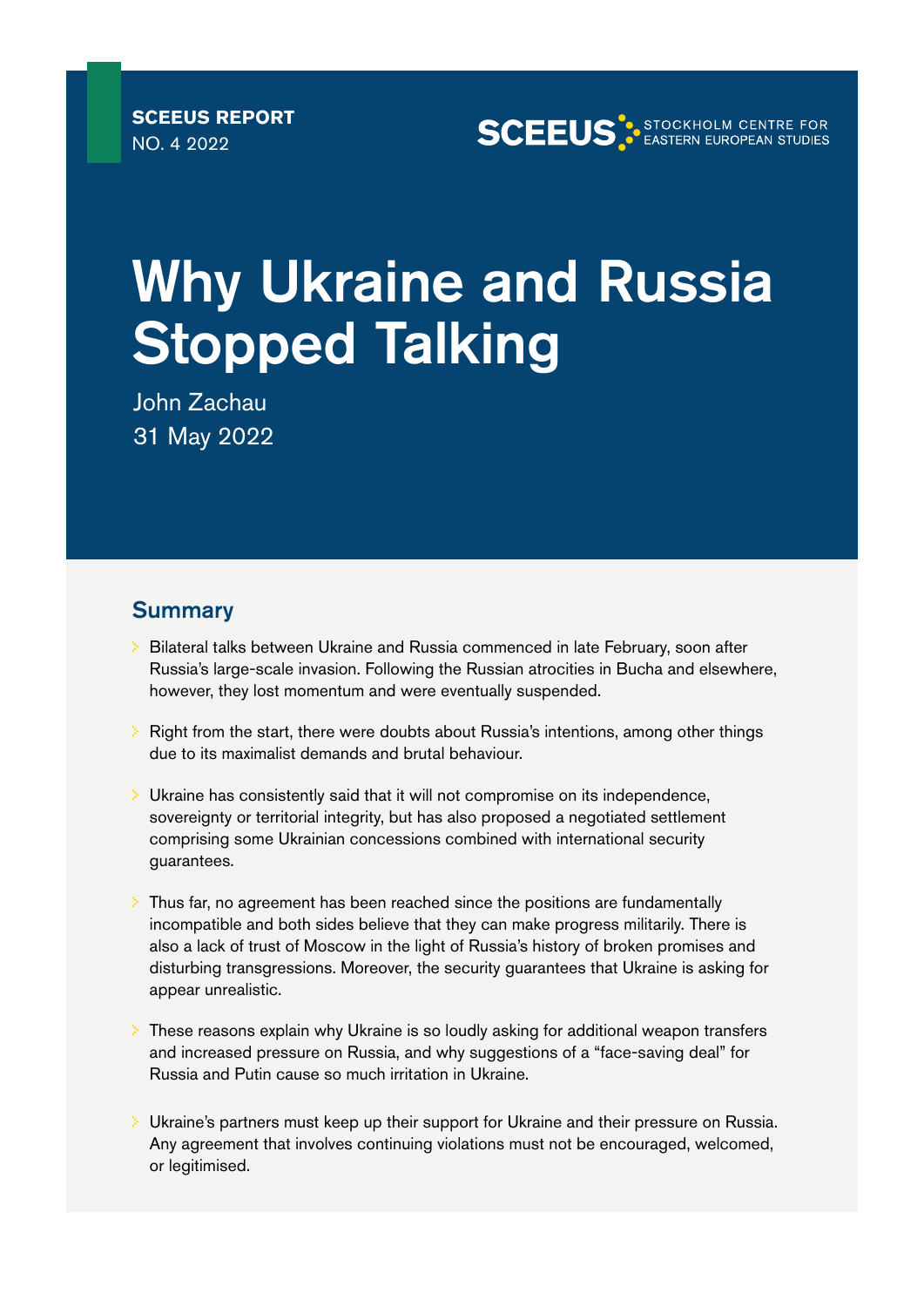On 28 May, Chancellor of Germany Olaf Scholz and President of France Emmanuel Macron [urged](https://www.bundeskanzler.de/bk-de/aktuelles/korrektur-bundeskanzler-scholz-und-frankreichs-praesident-macron-telefonieren-mit-dem-russischen-praesidenten-putin-2044478) Russia's President Vladimir Putin to engage in "serious direct negotiations" with his Ukrainian counterpart Volodymyr Zelenskyy, and insisted on an immediate ceasefire and a withdrawal of Russian troops. This was not the first call for a "diplomatic solution" to the conflict. Bilateral talks between Ukraine and Russia had commenced exactly three months earlier, four days after Russia launched its large-scale invasion on 24 February. Right from the start, however, there were doubts about Russia's intentions, among other things due to its maximalist demands and open questioning of Ukraine's right to exist as a sovereign state and nation, as well as its brutal warfare and behaviour, arguably amounting to genocide. Following successful Ukrainian counteroffensives, and especially the discovery of Russian atrocities in Bucha and elsewhere in early April, the talks lost momentum and were eventually suspended (although the existence of some secret backchannel talks cannot be excluded). This overview discusses the proposals for a negotiated settlement of the conflict that were put forward publicly by Ukraine and Russia in the course of these talks, and analyses why no agreement has been reached.

# What was discussed?

On 15 April, Russia [reportedly](https://tass.com/politics/1440599) handed a draft agreement to Ukraine, but Russian representatives have been reluctant to comment publicly on its content or on specific negotiating positions. On launching Russia's "special military operation" on 24 February, Putin, however, [stated](http://en.kremlin.ru/events/president/news/67843) that its purpose was "to protect people who, for eight years now, have been facing humiliation and genocide perpetrated by the Kiev regime. To this end, we will seek to demilitarise and denazify Ukraine, as well as bring to trial those who perpetrated numerous bloody crimes against civilians, including against citizens of the Russian Federation". Commenting on the bilateral talks, Putin's spokesperson Dmitry Peskov in early March [stated](https://www.reuters.com/world/kremlin-says-russian-military-action-will-stop-moment-if-ukraine-meets-2022-03-07/) that Ukraine must stop defending itself ("cease its military action"), change its constitution to enshrine neutrality and recognise Crimea as Russian and the "people's republics" in eastern Ukraine as independent states.

In turn, Ukrainian representatives have consistently said that Ukraine will not compromise on the country's independence, sovereignty or territorial integrity within its internationally recognised borders. At the same time, however, they have signalled an openness to a negotiated settlement comprising some Ukrainian concessions and spoken relatively openly about their proposals to that end. In late March, Zelenskyy [said](https://www.president.gov.ua/en/news/prezident-denacifikaciya-ta-demilitarizaciya-ukrayini-na-per-73901) that the most important issues in the bilateral talks were security guarantees, neutrality and the nuclear-free status of Ukraine, "as Russia calls NATO enlargement one of the reasons for invading Ukraine". He also asserted that Russia's demands for "denazification" and demilitarization were not discussed in the negotiations at all. Zelenskyy has furthermore [said](https://www.president.gov.ua/en/news/signali-z-peregovoriv-mozhna-nazvati-pozitivnimi-ale-voni-ne-73937) that the question of lifting international sanctions against Russia must not be raised "until the war is over, until we get back what's ours and until we restore justice" and his negotiating team [has dismissed](https://www.ukrinform.net/rubric-polytics/3471632-ukraine-not-discuss-lifting-sanctions-with-russia-podoliak.html) Russian claims that sanctions have been discussed in the bilateral talks. Certain humanitarian and other issues, including prisoner exchanges and evacuations, meanwhile, are handled separately in [still ongoing contacts.](https://www.president.gov.ua/en/news/mi-ne-mozhemo-piti-na-minsk-3-bo-ce-kvitok-na-vidkladenu-vij-75469)

#### **Proposed security guarantees for Ukraine**

Following the last round of in-person talks before the process was suspended, in Istanbul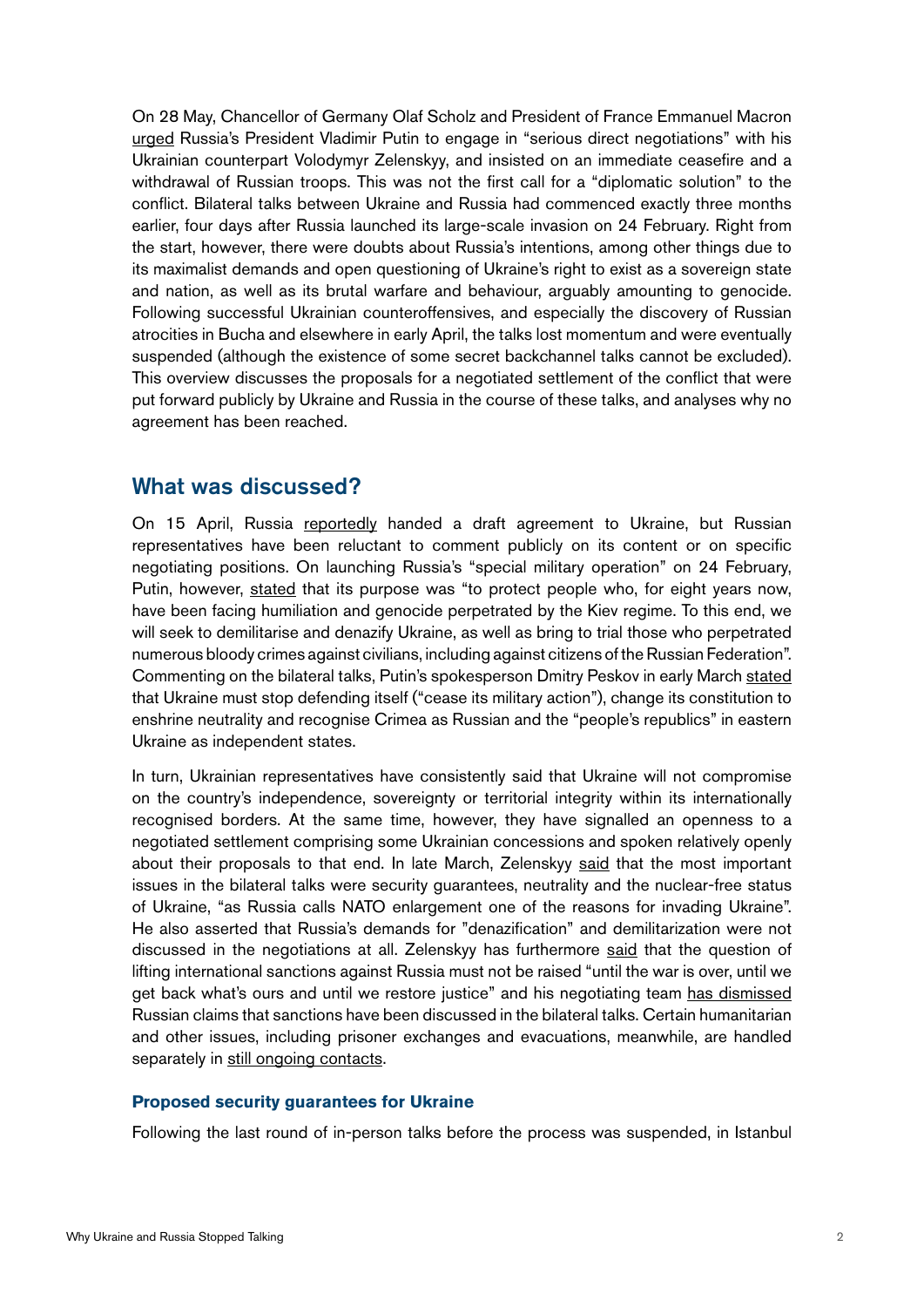on 29 March, Ukraine's negotiating team [stated](https://www.president.gov.ua/en/news/na-peregovorah-iz-rosiyeyu-ukrayinska-delegaciya-oficijno-pr-73933) that Ukraine was seeking clear and legally binding security guarantees, "analogous in content and form to article 5 of the North Atlantic Treaty". The negotiators stressed that these guarantees must not be another [Budapest](https://foreignpolicy.com/2022/03/21/nuclear-weapons-war-russia-ukraine-putin-nonproliferation-treaty-npt/) [Memorandum](https://foreignpolicy.com/2022/03/21/nuclear-weapons-war-russia-ukraine-putin-nonproliferation-treaty-npt/), but an international treaty signed and ratified by each guarantor of Ukraine's security. These were suggested to be the permanent members of the UN Security Council – the United States, the United Kingdom, France, China, and Russia – as well as Turkey, Germany, Canada, Italy, Poland and Israel. Additional states would be able to accede to the treaty, nothing in which would deny Ukraine's right to join the European Union, and the guarantors should be committed to facilitate this process.

Ukraine's chief negotiator, David Arakhamia, specified that any treaty must contain a provision, according to which, "within three days after the start of the war, aggression, military operation, any disguised, hybrid war against Ukraine, the guarantor countries hold consultations, after which they are legally obliged to provide military assistance to our country, in particular in the form of armaments and the closure of the skies". A week later, Zelenskyy [added](https://www.president.gov.ua/en/news/dlya-ukrayinskoyi-derzhavi-pitannya-bezpeki-maye-buti-na-per-74113) that the guarantees should also foresee sanctions. In late April, his adviser, Andriy Yermak, [suggested](https://time.com/6171833/ukraine-global-system-failed/) a more general multilateral mechanism called "United for Peace" or "U-24", that within 24 hours would provide aid – humanitarian, financial, material and military-technical – to states suffering from aggression and punish the aggressor with sanctions. This idea seems to have been developed into a more traditional [fundraising platform.](https://www.president.gov.ua/en/news/prezident-pidtrimav-iniciativu-pro-zasnuvannya-nacionalnogo-75141https://www.president.gov.ua/en/news/prezident-pidtrimav-iniciativu-pro-zasnuvannya-nacionalnogo-75141) In May, Zelenskyy [further](https://www.president.gov.ua/en/news/promova-prezidenta-ukrayini-volodimira-zelenskogo-v-chatham-74849) [proposed](https://www.president.gov.ua/en/news/mayemo-ne-boyatisya-stvoryuvati-novi-precedenti-vistup-prezi-75293) that this platform could be broadened to also help countries or regions deal with natural disasters, social challenges or pandemics, among other things. More recently, Yermak has [proposed](https://www.president.gov.ua/en/news/vistup-kerivnika-ofisu-prezidenta-ukrayini-andriya-yermaka-v-75185) modernising international law so that any country acting as a terrorist or an aggressor would lose all rights in the UN and other organisations on the first day of aggression.

#### **Proposed Ukrainian concessions**

Since 24 February, Zelenskyy has [stressed](https://www.president.gov.ua/en/news/signali-z-peregovoriv-mozhna-nazvati-pozitivnimi-ale-voni-ne-73937) that "there can be no compromise on sovereignty and our territorial integrity. And there will not be any", but also signalled limited war aims by [saying](https://www.president.gov.ua/en/news/dlya-ukrayinskoyi-derzhavi-pitannya-bezpeki-maye-buti-na-per-74113) that a return to the positions held on 23 February would constitute "a victory" for Ukraine. Presumably, this is linked to the large operational risks that any Ukrainian counteroffensive beyond these lines would entail, since Russian and other Moscowcontrolled troops have been dug in there since 2014 and presumably enjoy more support from the Russian propaganda-exposed local population than elsewhere in Ukraine. A potential Ukrainian counteroffensive towards the illegally annexed Crimean Peninsula could also be perceived as an increased risk of a nuclear escalation, since the Russian leadership could believe or claim that Russia's very existence was under threat, which according to Russian nuclear doctrine would open up the possibility of the use of nuclear weapons.

Moreover, Zelenskyy's negotiating team [has said](https://www.president.gov.ua/en/news/na-peregovorah-iz-rosiyeyu-ukrayinska-delegaciya-oficijno-pr-73933) that in return for security guarantees, Ukraine would be ready to "fix the current status of a non-aligned and non-nuclear state of permanent neutrality" and to refrain from hosting any foreign military bases (which Ukraine's constitution already prohibits) or foreign military contingents on its territory. Military exercises involving foreign personnel would be possible, but only with the consent of the guarantor states.

The Ukrainian negotiators [have furthermore also suggested](https://www.president.gov.ua/en/news/na-peregovorah-iz-rosiyeyu-ukrayinska-delegaciya-oficijno-pr-73933) that the proposed security guarantees would "temporarily" not be applied to "the temporarily occupied territories of the Donetsk and Luhansk regions and the Autonomous Republic of Crimea". Rather, they have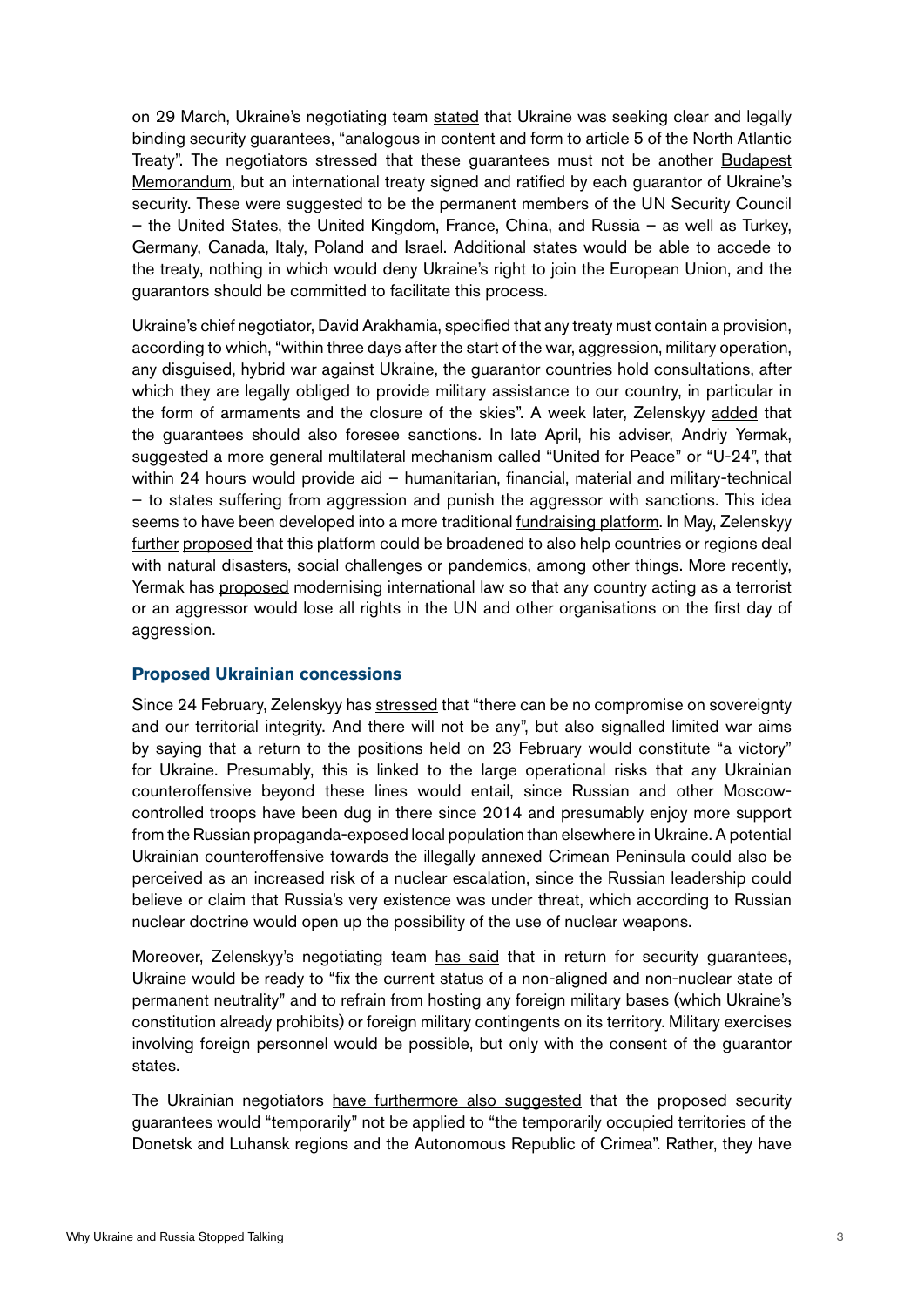offered to discuss the status of Crimea and Sevastopol in separate bilateral negotiations with Russia within 15 years, during which time both countries should commit not to use military or armed forces to resolve the issue. The status of "certain districts of the Donetsk and Luhansk regions" would also be discussed bilaterally at the presidential level. What the outcome of such separate talks might be has not been elaborated on, but Zelenskyy [has](https://www.president.gov.ua/en/news/dlya-ukrayinskoyi-derzhavi-pitannya-bezpeki-maye-buti-na-per-74113) [stressed](https://www.president.gov.ua/en/news/dlya-ukrayinskoyi-derzhavi-pitannya-bezpeki-maye-buti-na-per-74113) that "preserving the status of these territories as Ukrainian is very important for us", saying "… there can be no discussion that we will allow someone to call Crimea someone else's territory. This is our territory, Ukrainian territory. Postponing this issue is a compromise. And Donbas for me is Ukraine".

#### **Proposed process**

In late March, Zelenskyy [argued](https://www.president.gov.ua/en/news/prezident-denacifikaciya-ta-demilitarizaciya-ukrayini-na-per-73901) that Russian troops would have to withdraw before any security guarantees would be issued and called for a meeting with Putin to start the withdrawal process. Putin's spokesperson Peskov, however, [preconditioned](https://tass.com/politics/1431689) any summit on a specific written agreement being worked out first. By mid-April, Zelenskyy [recognised](https://www.president.gov.ua/en/news/sho-bilshe-rosiya-vdavatimetsya-do-eskalaciyi-menshe-shansiv-74381) that more than one meeting might be needed. He also stated that Russia wanted everything to be in one document whereas he foresaw two different documents: security guarantees to Ukraine from partner countries and a separate document between Ukraine and Russia.

According to the Ukrainian negotiating team's [ideas](https://www.president.gov.ua/en/news/na-peregovorah-iz-rosiyeyu-ukrayinska-delegaciya-oficijno-pr-73933), "the most fundamental differences" would first have to be settled at the highest political level. This would then be followed by a multilateral conference, in which senior officials of the guarantor states would participate, and where a multilateral treaty would be signed. This would also have to be ratified by the parliaments of Ukraine and the guarantor countries. As of late April/early May, consultations with potential guarantor states [were said](https://www.president.gov.ua/en/news/andrij-yermak-obgovoriv-z-prezidentom-fondu-pidtrimki-demokr-74801) to be taking place daily, to the extent that a draft document was [being prepared](https://www.president.gov.ua/en/news/volodimir-zelenskij-pragnemo-napracyuvati-dogovir-yakij-zabe-74637) at the level of advisers to the leaders of such states.

According to Ukraine, the treaty would have to be approved in an all-Ukrainian referendum, which Zelenskyy in late March [said](https://www.president.gov.ua/en/news/prezident-denacifikaciya-ta-demilitarizaciya-ukrayini-na-per-73901) could be held "in a few months". Only after this would constitutional amendments be introduced, which according to Zelenskyy would take "at least a year".

### Why has no agreement been reached?

The bilateral talks have not resulted in any agreement, but instead been suspended. The likely reasons for this are, among other things:

1. Lacking Russian will, as reflected in the composition of the Russian negotiating team

An indication that Russia is not really interested in a negotiated settlement, at least yet, is that the Russian negotiating team is led by a relatively lightweight representative, former Minister of Culture Vladimir Medinsky. Meanwhile, Putin, the key decision-maker, remains unwilling to meet with Zelenskyy, in contrast to his participation in the Normandy format meetings that led to the Minsk agreements in 2014 and 2015.

How seriously the Ukrainian side has taken the talks with Medinsky and his collaborators is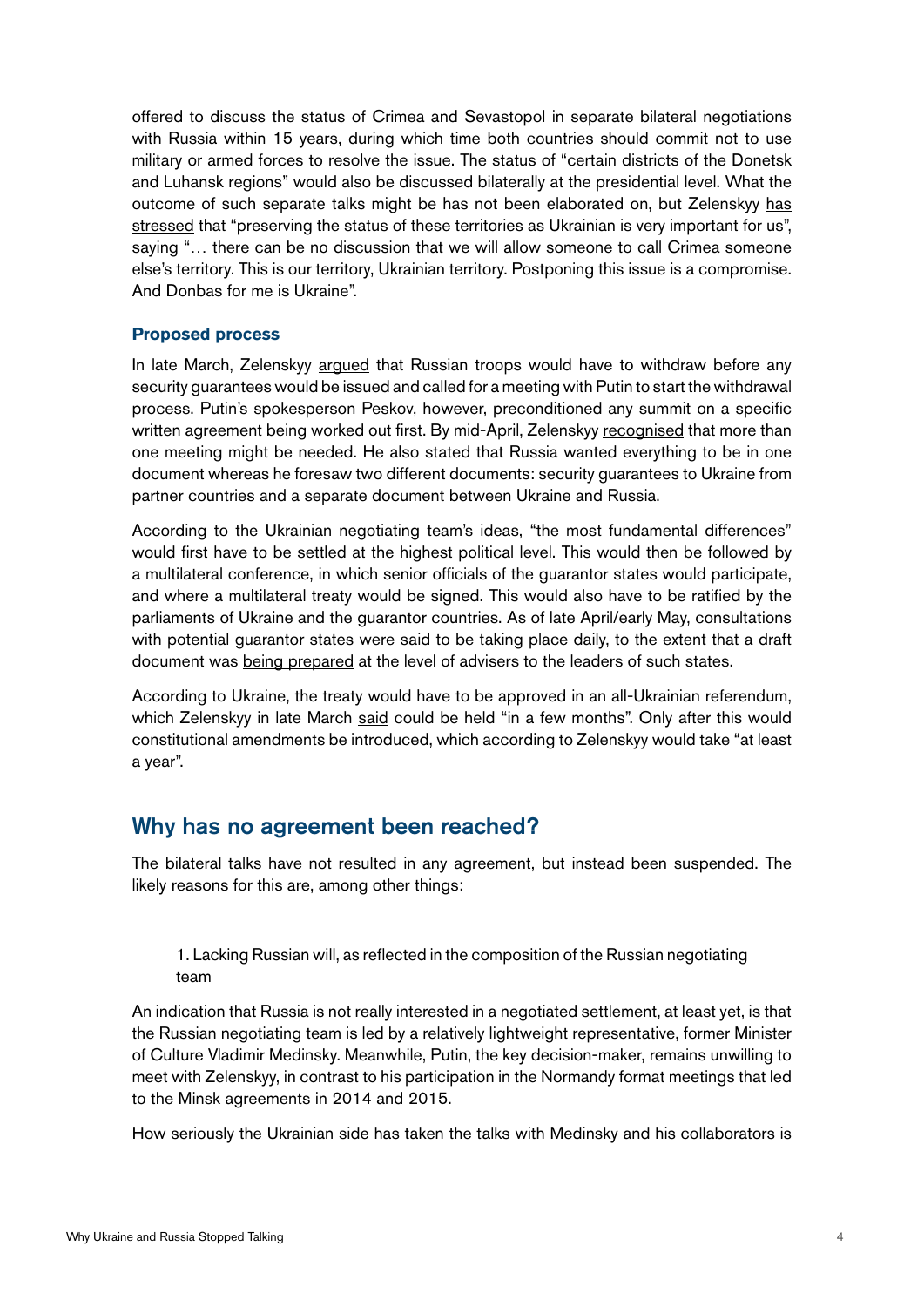somewhat uncertain. That it chose to engage in them at all, given the Russian propaganda spin and the other risks that such contacts entail, could be explained by the fact that Russian forces were still advancing towards Kyiv when the talks started. The Ukrainian side probably also wanted to test the Russians and show a constructive attitude to its population and partners. At the same time, a certain amount of wishful thinking cannot be excluded. Whether Zelenskyy, who has met Putin only once (at a Normandy format meeting in Paris in December 2019), genuinely believes that one or more bilateral summits would change anything for the better is unclear, but he [continues to request](https://www.president.gov.ua/en/news/peremogi-mozhna-dosyagti-lishe-v-boyu-oformlennya-kincya-vij-75225) such talks.

#### 2. The fundamentally incompatible positions

Even bilateral negotiations at the highest level would not lead to any agreement as long as the positions are fundamentally incompatible – and seemingly they are, as are the values and interests from which the positions stem. In words and actions, an increasingly authoritarian Russian leadership continues to question Ukraine's right to exist as a sovereign state and nation. Thus far, Ukraine's resolve and resistance have forced the Russian forces to retreat from northern Ukraine and instead focus on the eastern and south-eastern parts of the country. To some extent, the Russian leadership has also had to adapt its rhetoric. Its current plans regarding Ukraine are difficult to assess, but there are few reasons to believe that it has scaled-down its long-term ambitions, which are clearly not limited to the issue of Ukraine's relationship with NATO, and would be ready to agree to the tabled Ukrainian proposals or be satisfied with any other "compromise" that does not imply Russian control of or significant influence over Ukraine. More recently, Russian diplomats [have also stated](https://www.kommersant.ru/doc/5348661) explicitly that Moscow does not currently see any diplomatic solution, while stressing the need for demilitarisation and "denazification" and also suggesting that even EU membership would be unacceptable. Even if Russia at some point were to declare an end to its "operation", it would not necessarily end its aggression towards Ukraine, and Ukraine would not necessarily stop defending itself.

#### 3. The belief on both sides that military progress is possible

A limited agreement on a cessation of hostilities or a ceasefire would be possible if both sides believed that they would benefit from it, but thus far this has not been the case. The Russian armed forces have shifted focus but are continuing their long-range attacks and attempts to seize and consolidate control over more Ukrainian territory, beyond that which the Moscow-controlled "people's republics" claim as theirs. The Russian hindrance of Ukrainian and international sea traffic in the Black Sea also continues, causing damage to the Ukrainian economy and global food supply chains. In other words, the belief in Moscow that a "military solution" is possible does not seem to have gone away.

Because of the Russian onslaught, Ukraine has suffered significant death, destruction and displacement, and lost control of additional territory, but the Ukrainian forces have also exceeded many expectations while defending their territory and inflicting serious damage on the invading aggressor. They have also managed to launch several successful counteroffensives and are now receiving additional weapons from Ukraine's partners. In combination with Russian shortcomings, the strong Western-backed Ukrainian defence has thus far made it possible for the Ukrainian leadership to reject most of the maximalist Russian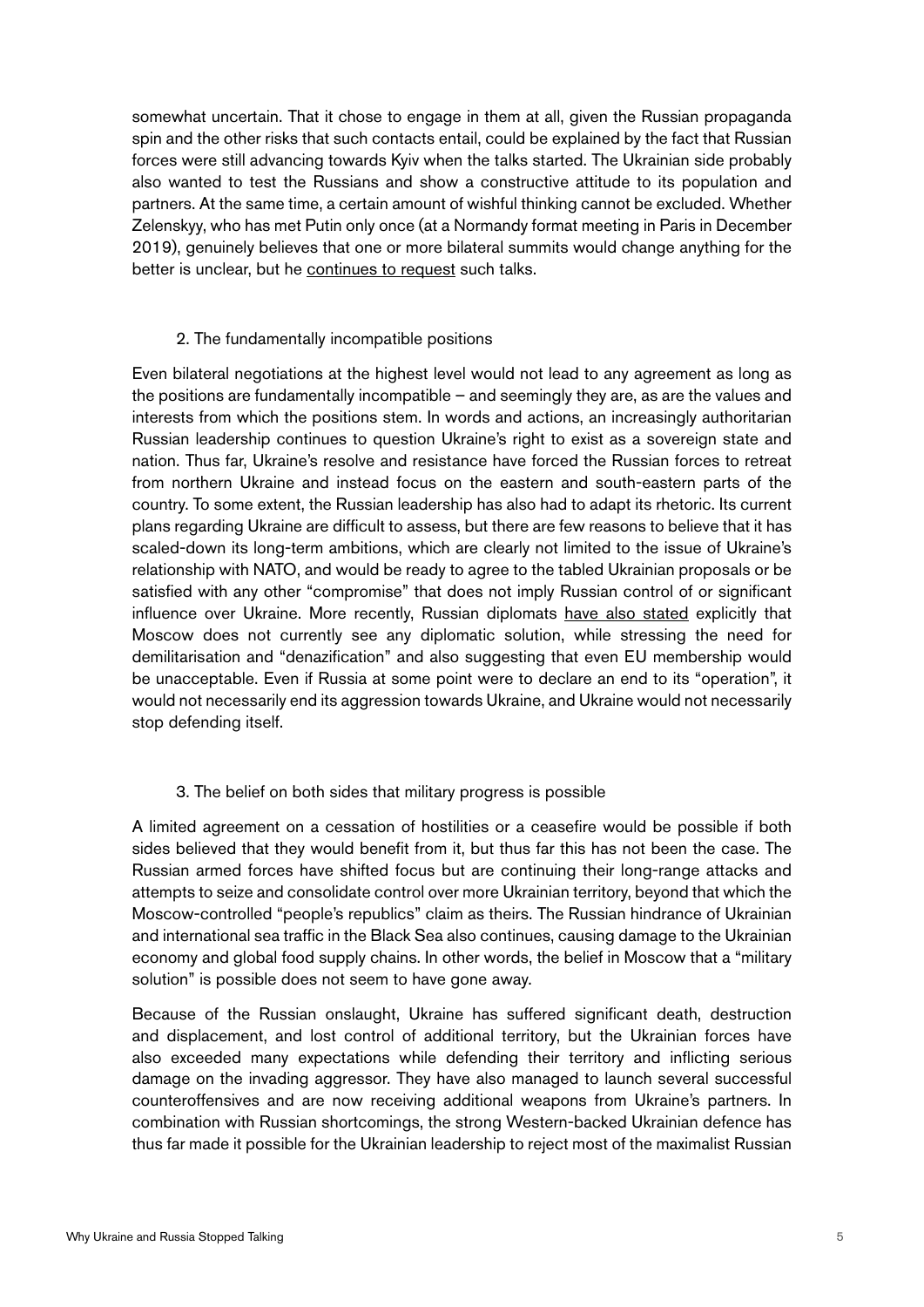demands and (at least publicly) offer only limited concessions. Foreign Minister Dmytro Kuleba has signalled growing self-confidence by [announcing](https://www.ft.com/content/8db0d387-fb41-4142-b78f-6619d36d8be0) that Ukraine has upgraded its war aims to full liberation of all Ukrainian territory, while at the same time acknowledging that Ukraine might ultimately have to negotiate a settlement. Zelenskyy [insists](https://www.eurointegration.com.ua/rus/news/2022/05/21/7139810/) that a return to the lines of 23 February 2022 would constitute a victory, [arguing](https://news.yahoo.com/zelensky-liberating-crimea-cost-hundreds-141900469.html) that a liberation of Crimea by force might lead to "hundreds of thousands of killed soldiers from our side".

A decisive battlefield victory in the near future is difficult to imagine for either side, but both might hope to strengthen their positions ahead of continuing fighting, a future stalemate or more serious negotiations. They might also believe that they have time on their side and that progress on the battlefield or in negotiations will be possible as the other side becomes militarily, economically or politically weaker, either incrementally or through some more dramatic development, such as collapsed morale or a change in leadership.

In Moscow, there are certainly hopes for weakened Western unity, international "Ukraine fatigue" and reduced support for Ukraine. If Russian forces managed to establish firmer control over Ukrainian territory beyond the lines of 23 February 2022, Moscow might also hope to deter Ukrainian forces from counteroffensives by annexing this territory and thus either explicitly or implicitly covering it with the Russian doctrine regarding nuclear weapon use. Such twisted brinkmanship would not be without risks for Russia, however, and perhaps also be tested by the Ukrainian forces, possibly backed up by strategic signalling from the US nuclear-weapon state and others about the consequences of any use of nuclear weapons.

#### 4. The lack of trust of Moscow

Zelenskyy has made it clear that he is sensitive to the losses being inflicted on Ukraine and [said](https://www.president.gov.ua/en/news/ukrayina-gotova-provoditi-peregovori-z-rosiyeyu-shob-zberegt-74501) that he is prepared to negotiate a settlement to save "maybe even millions of lives". However, Russia's track record of broken promises, not only in Ukraine but also in Georgia, Moldova and elsewhere, provides good reasons to doubt that it could be trusted or that concessions would sate the Russian appetite. Judging from past Russian behaviour, Moscow would be expected to use any ceasefire or similar agreement to try to consolidate its control over seized territory, push for additional concessions and prepare for or carry out further military advances or other transgressions.

Any agreement, should one be agreed, would thus perhaps save lives in the short run but also risk being a new version of the [Minsk agreements,](https://sceeus.se/publikationer/russias-dictated-non-peace-for-ukraine-in-2014-2022/) a dictated and fragile "peace" forced on Ukraine that would neither restore respect for international law, nor be a sustainable solution. It would also probably fail to resolve all the important issues, such as reconstruction, the return of refugees and internally displaced persons (including those deported to Russia) and Ukraine's access to the Black Sea. Instead, Russia would be, at least partly, rewarded for its transgressions and not necessarily honour any commitments, give up its long-term ambitions or refrain from renewed use of military violence in Ukraine or elsewhere. Ukraine, meanwhile, might risk domestic turbulence, perhaps even intra-Ukrainian violence, since not all Ukrainians would be likely to accept the deal.

A further argument against appeasement and the possibility of "buying peace" through concessions is Russia's disturbing transgressions in Bucha and other parts of Ukraine while under Russian control. The Russian killings, abductions, rapes, looting, deportations and repression beyond the frontlines naturally make it difficult for Kyiv to agree to any ceasefire or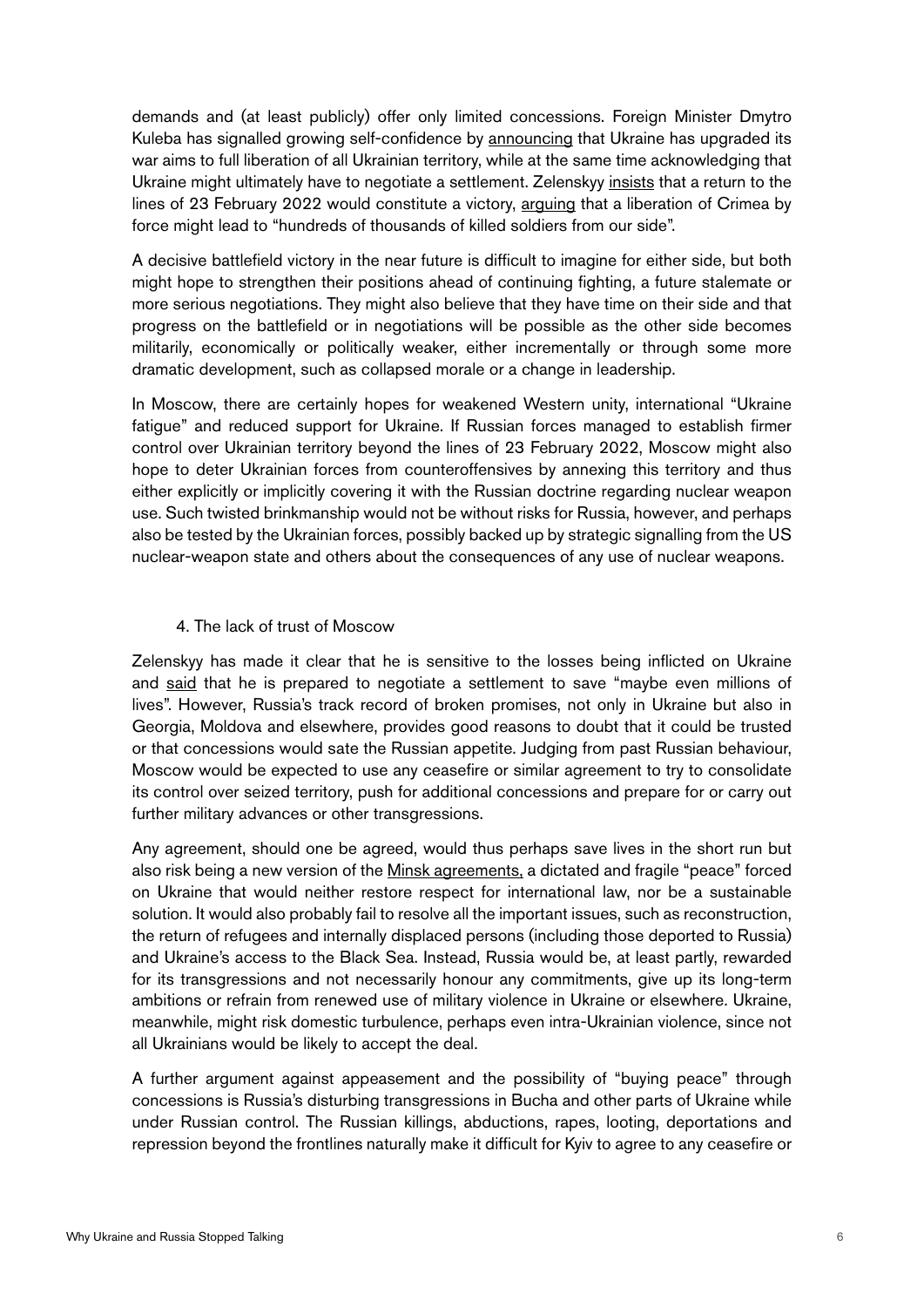other agreement with Moscow – or even to continue with bilateral talks.

Reasons like these explain why Ukraine is so loudly asking its partners for additional weapon transfers and increased pressure on Russia – and why Ukraine does not want to talk about a ceasefire before the withdrawal of Russian troops. They also explain why suggestions of an "off-ramp", a "face-saving deal" or a solution that is not "humiliating" for Russia and Putin, or risks "instability" inside Russia, cause [so](https://www.politico.eu/article/europes-leaders-fall-out-of-key-on-ukraine/) [much](https://www.president.gov.ua/en/news/vistup-kerivnika-ofisu-prezidenta-ukrayini-andriya-yermaka-v-75213) [irritation](https://www.reuters.com/world/europe/ukraine-rules-out-ceasefire-fighting-intensifies-donbas-2022-05-22/) and [increasing](https://www.president.gov.ua/en/news/ti-hto-radit-ukrayini-viddati-rosiyi-teritoriyi-ne-hochut-ba-75377) [anger](https://www.president.gov.ua/en/news/mi-ne-mozhemo-piti-na-minsk-3-bo-ce-kvitok-na-vidkladenu-vij-75469) in Ukraine.

#### 5. The lack of appetite for providing security guarantees to Ukraine

The international security guarantees requested by Ukraine to address the lack of trust in Russia could arguably be considered a separate and still ongoing track, at least since Ukraine [no longer sees R](https://www.president.gov.ua/en/news/vistup-kerivnika-ofisu-prezidenta-ukrayini-andriya-yermaka-v-75185)ussia as one of the potential guarantors. An obvious challenge in this situation is that genuine and effective security guarantees for Ukraine would be established not with Russian participation or consent, but rather only against Russian wishes (or, possibly, at the price of extreme concessions). Ukraine would therefore face several difficulties, in relation not only to Russia but also to identifying third states that might function as guarantors. Thus far, no state has been willing to get involved in the conflict as a party and it seems unrealistic that any would be willing to give Ukraine security guarantees analogous to or even more specific than NATO's article 5, which is what Kyiv is asking for. The reasons for this lack of appetite are both principled and pragmatic, especially while hostilities are ongoing.

Even if a ceasefire were to be established, any unresolved conflict with Russia and risk of renewed hostilities would make governments and parliaments in potential guarantor states reluctant to agree to any legally binding security guarantees. For the same reason, it might be difficult for Ukraine to obtain full EU member status and thus be covered by the EU's "mutual defence clause", article 42.7 of the Treaty on European Union. Nonetheless, the EU and NATO memberships of West Germany may perhaps serve as inspiration for some future scenario in which Ukraine lacks full control of its territory but is still integrated into Western structures and enjoys the protection that this entails.

Of course, it is possible to imagine alternative arrangements for Ukraine, such as less farreaching or more ambiguously formulated "assurances" or declarations of solidarity. This would, however, risk coming close to a "Budapest Memorandum 2.0" and fall short of what Ukraine wants. Crucially, such arrangements would be less likely to deter Russia from renewed aggression in the future – and consequently also less likely to be accepted in a Ukrainian referendum, as the proposed process foresees.

#### 6. Western desire for a negotiated settlement and additional issues

Thus far, Ukraine's partners have formulated their goals towards Russia and Ukraine in relatively vague terms. This has facilitated unity, both among the partners and in relation to Ukraine. As the war continues, discussions about goals may intensify and become more difficult, partly because some of Ukraine's partners seem to have gone from fearing a Ukrainian defeat, which cannot be excluded, to fearing protracted hostilities or even a Russian defeat. Whatever the assessment, some external pressure on Kyiv for a negotiated settlement based on Ukrainian concessions [can already be detected](https://www.wsj.com/livecoverage/russia-ukraine-latest-news-2022-05-20/card/italy-circulates-4-point-peace-plan-h2o9EfwULf6P1mwDbjdn) and may increase over time. Others,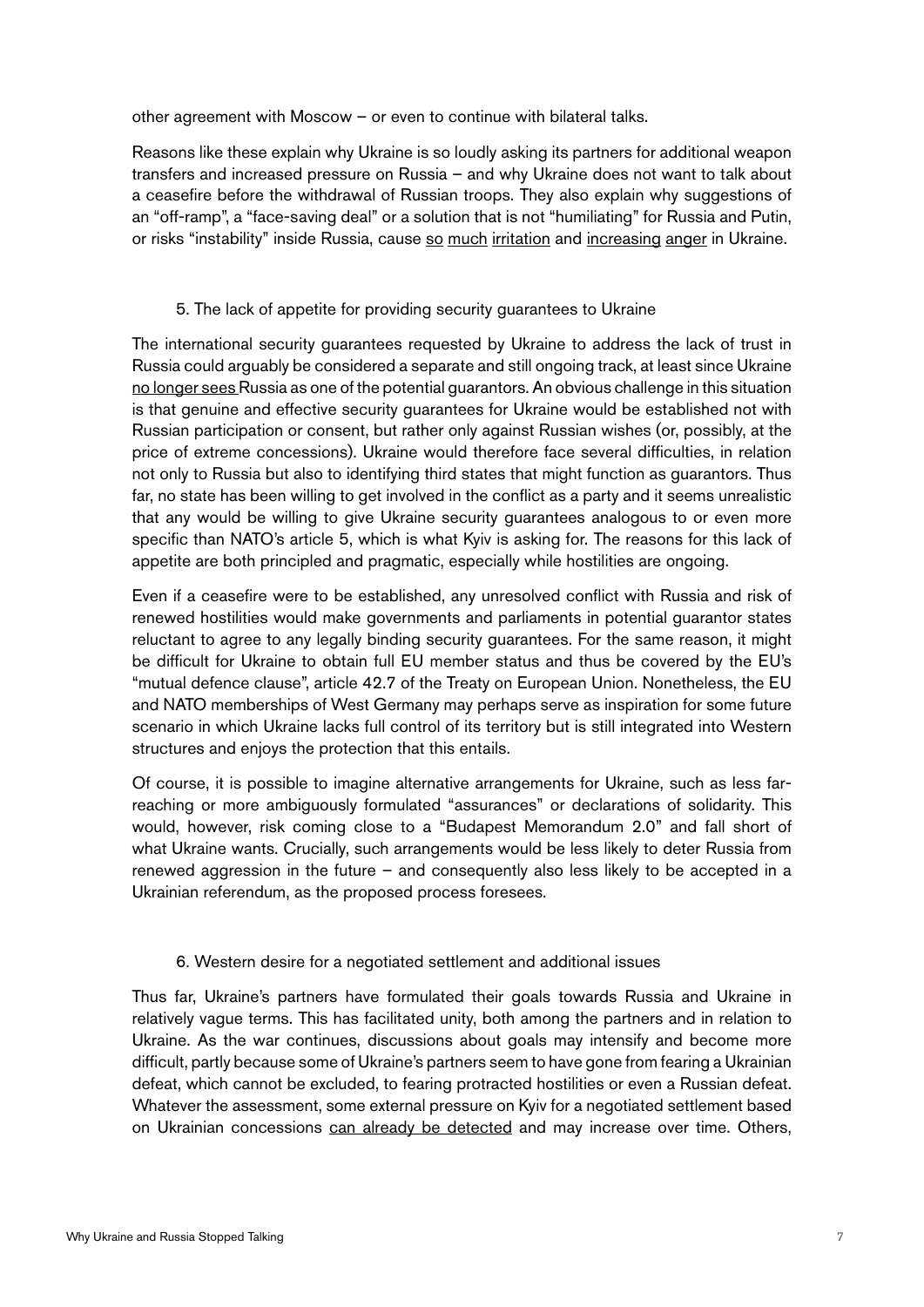meanwhile, insist that the assumption that Putin would agree to a "compromise" and calm down if given something is naive and that making concessions, on the contrary, is an even riskier and costlier option.

The prospects for an agreement may also depend on additional issues involving third states, such as the international sanctions on Russia and arms control aspects, and any agreement or process may also have to cover these issues. Finding arrangements that would be acceptable to Russia, Ukraine and Ukraine's partners, as well as potentially other actors, however, would require additional discussions in various formats and still be very difficult, or even impossible. Many of the obstacles and risks listed above would be the same, and there would arguably be an even greater risk that the normative European security order would be explicitly or implicitly revised for the worse through international acceptance and legitimisation of grave Russian violations.

# Policy implications

Ukraine's partners must be aware of the [risks and international law implications](https://sceeus.se/publikationer/reflections-on-possible-russian-ukrainian-agreements-tragic-dilemmas-and-no-cause-for-optimism/) of appeasement when proposing "peace plans" and negotiated settlements based on concessions from Ukraine. Reasonably, any discussion should first and foremost be held with Ukraine, take Ukrainian positions as the starting point, and be based on lessons learned from the Minsk process in 2014–2022, the Ukrainian-Russian talks in the spring of 2022 and possibly also Russian behaviour in other countries. External pressure must not be put on Kyiv to enter into agreements against its interests and will. Instead, Ukraine's partners must keep up their support for Ukraine and their pressure on Russia, as well as strengthen their own and other partners' defensive capabilities and resilience. Any potential agreement that involves continuing violations must not be encouraged, welcomed, or legitimised. On the contrary, the perpetrators of such violations must be held accountable. Russia's armed attack on Ukraine is not a local conflict but a systemic crisis with far-reaching consequences – and the lesson for Moscow and others must be that aggression does not pay.